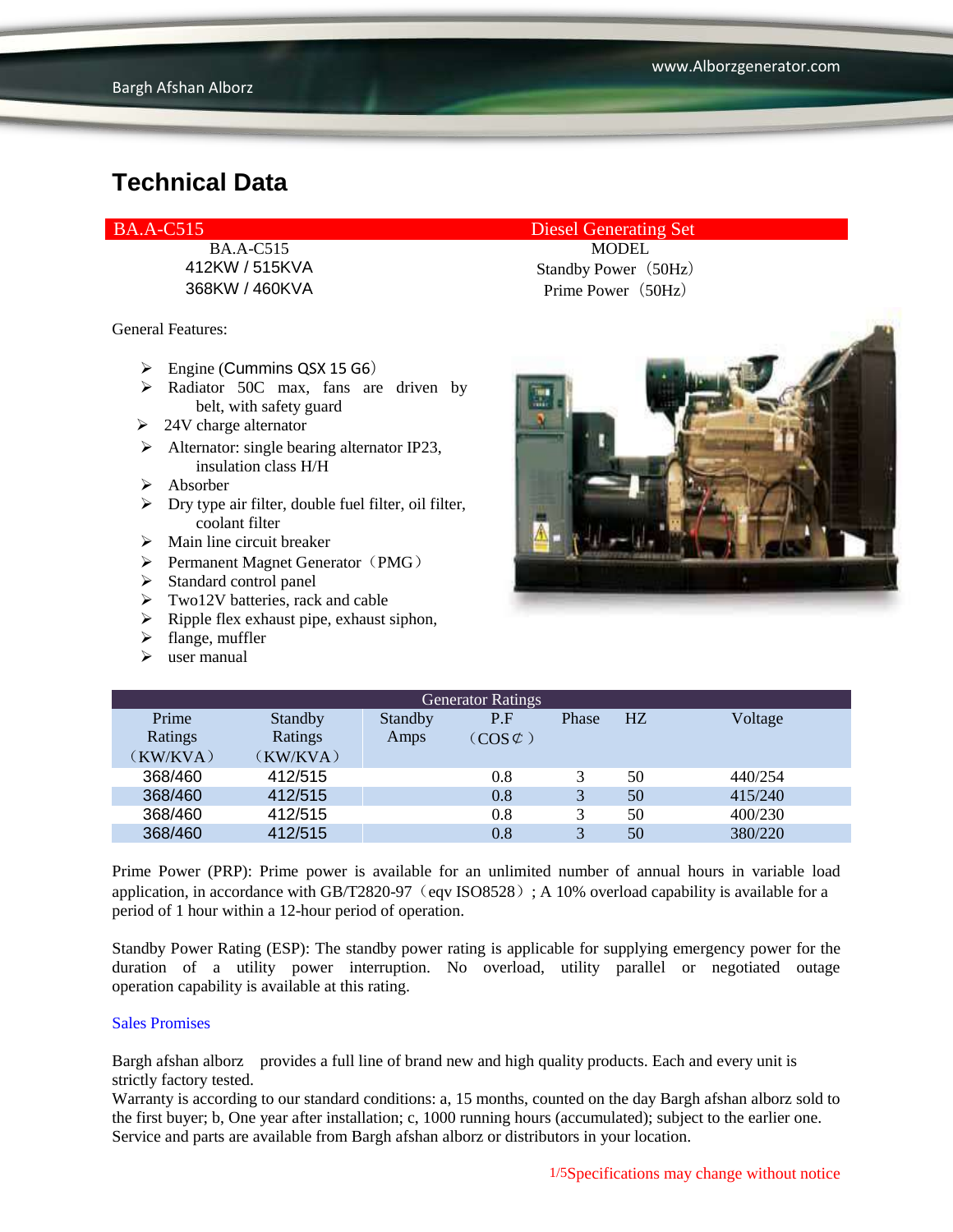| <b>BA.A-C515</b>                 | <b>Diesel Generating Set</b>                |
|----------------------------------|---------------------------------------------|
|                                  | <b>ENGINE DATA</b>                          |
| Manufacturer / Model:            | Cummins QSX 15 G6, 4-cycle                  |
| Air Intake System:               | Turbo Charged and Search Refrigerated       |
| Fuel System:                     | Electronic                                  |
| <b>Cylinder Arrangement:</b>     | 6 In line                                   |
| Displacement:                    | 15 <sub>L</sub>                             |
| Bore and Stroke:                 | $137*169$ (mm)                              |
| <b>Compression Ratio:</b>        | 17.0:1                                      |
| Rated RPM:                       | $1500$ rpm                                  |
| Max. Standby Power at Rated RPM: | 412KW/560HP                                 |
| Governor Type:                   | RSV Mechanical(Std) / Electronic (Optional) |
|                                  | <b>Exhaust System</b>                       |
| <b>Exhaust Gas Flow:</b>         | 83 m <sub>3</sub> /min                      |
| <b>Max Back Pressure:</b>        | 10kPa                                       |
|                                  | Air Intake System                           |
| Air Flow:                        | 33 m <sub>3</sub> /min                      |
|                                  | Fuel System                                 |
| 100% (Prime Power) Load:         | 95.9 L/h                                    |
| 75% (Prime Power) Load:          | 74.3 L/h                                    |
| 50% (Prime Power) Load::         | 51.3 L/h                                    |
|                                  | Oil System                                  |
| Total Oil Capacity:              | 620L                                        |
| Oil Consumption:                 | ≤4g/kwh                                     |
| Engine Oil Tank Capacity:        | 91 L                                        |
|                                  | <b>Cooling System</b>                       |
| <b>Total Coolant Capacity:</b>   | 90 L                                        |
| Thermostat:                      | 82-95°C                                     |
| Max Water Temperature:           | $104$ °C                                    |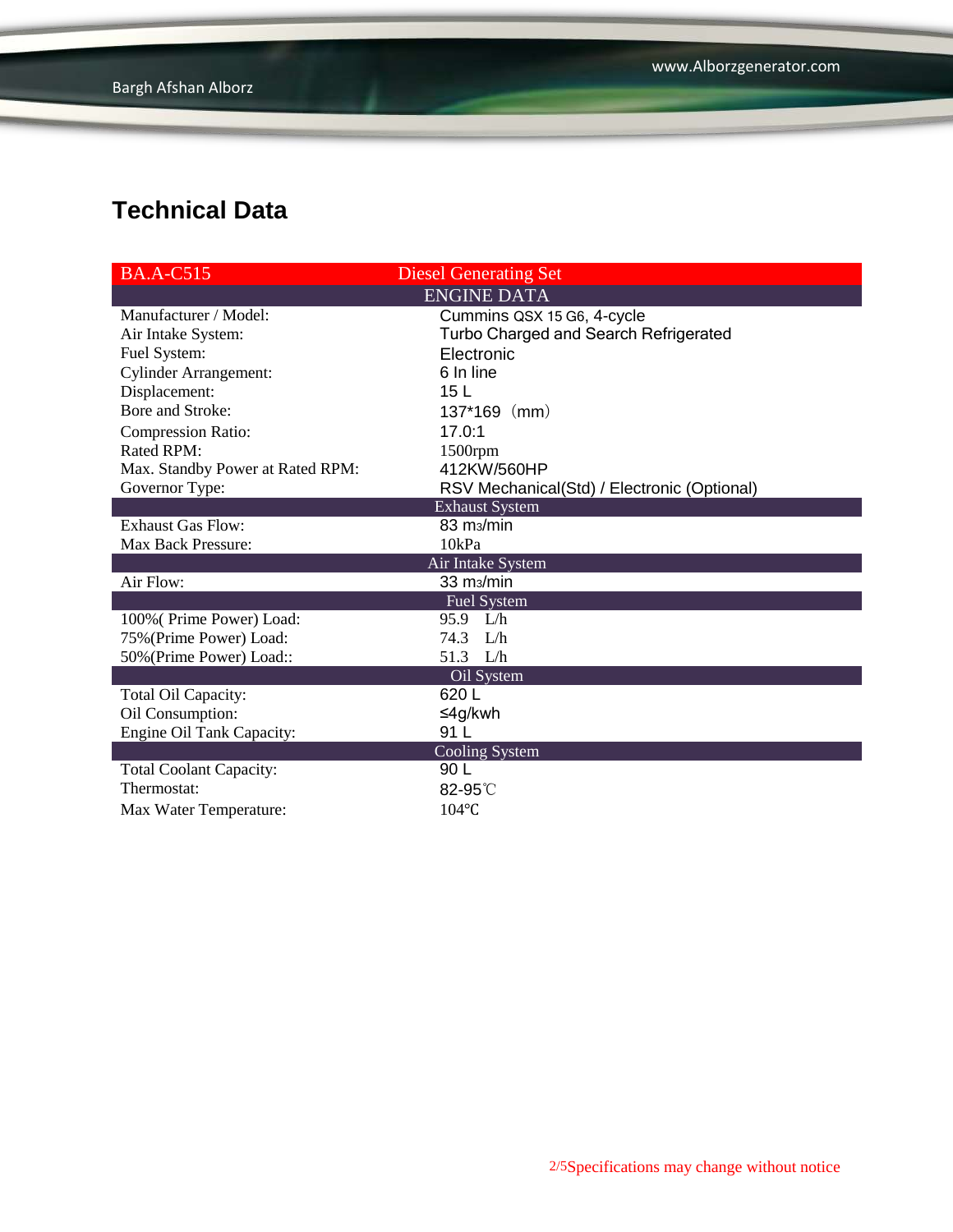| <b>BA.A-C515</b>                              | <b>Diesel Generating Set</b>                                                               |  |  |  |
|-----------------------------------------------|--------------------------------------------------------------------------------------------|--|--|--|
| <b>ALTERNATOR SPECIFICATION</b>               |                                                                                            |  |  |  |
|                                               | <b>GENERAL DATA</b>                                                                        |  |  |  |
|                                               | Compliance with GB755, BS5000, VDE0530, NEMAMG1-22, IED34-1, CSA22.2 and AS1359 standards. |  |  |  |
| <b>Alternator Data</b>                        |                                                                                            |  |  |  |
| Number of Phase:                              | 3                                                                                          |  |  |  |
| Connecting Type:                              | 3 Phase and 4 Wires, "Y" type connecting                                                   |  |  |  |
| Number of Bearing:                            | 1                                                                                          |  |  |  |
| <b>Power Factor:</b>                          | 0.8                                                                                        |  |  |  |
| <b>Protection Grade:</b>                      | IP23                                                                                       |  |  |  |
| Altitude:                                     | $\leq$ 1000m                                                                               |  |  |  |
| <b>Exciter Type:</b>                          | Brushless, self-exciting                                                                   |  |  |  |
| Insulation Class, Temperature Rise:           | H/H                                                                                        |  |  |  |
| Telephone Influence Factor (TIF):             | $50$                                                                                       |  |  |  |
| THF:                                          | $<$ 2%                                                                                     |  |  |  |
| Voltage Regulation, Steady State:             | $\leq \pm 1\%$                                                                             |  |  |  |
| <b>Alternator Capacity:</b>                   | <b>515 KVA</b>                                                                             |  |  |  |
| <b>Alternator Efficiencies:</b>               |                                                                                            |  |  |  |
| Air Cooling Flow:                             |                                                                                            |  |  |  |
| <b>GENERATING SET DATA</b>                    |                                                                                            |  |  |  |
| Voltage Regulation:                           | $\geq \pm 5\%$                                                                             |  |  |  |
| Voltage Regulation, Stead State:              | $\leq \pm 1\%$                                                                             |  |  |  |
| Sudden Voltage Warp (100% Sudden Reduce):     | $\leq +25\%$                                                                               |  |  |  |
| Sudden Voltage Warp (Sudden Increase):        | $\leq$ -20%                                                                                |  |  |  |
| Voltage Stable Time (100% Sudden Reduce):     | $\leq 6S$                                                                                  |  |  |  |
| Voltage Stable Time (Sudden Increase)         | $\leq 6S$                                                                                  |  |  |  |
| Frequency Regulation, Stead State:            | $\leq 5\%$                                                                                 |  |  |  |
| Frequency Waving:                             | ≤ $0.5%$                                                                                   |  |  |  |
| Sudden Frequency Warp (100% Sudden Reduce):   | $\leq +12\%$                                                                               |  |  |  |
| Sudden Frequency Warp (Sudden Increase):      | $\leq$ -10%                                                                                |  |  |  |
| Frequency Recovery Time (100% Sudden Reduce): | $\leq$ 5S                                                                                  |  |  |  |
| Frequency Recovery Time (Sudden Increase):    | $\leq$ 5S                                                                                  |  |  |  |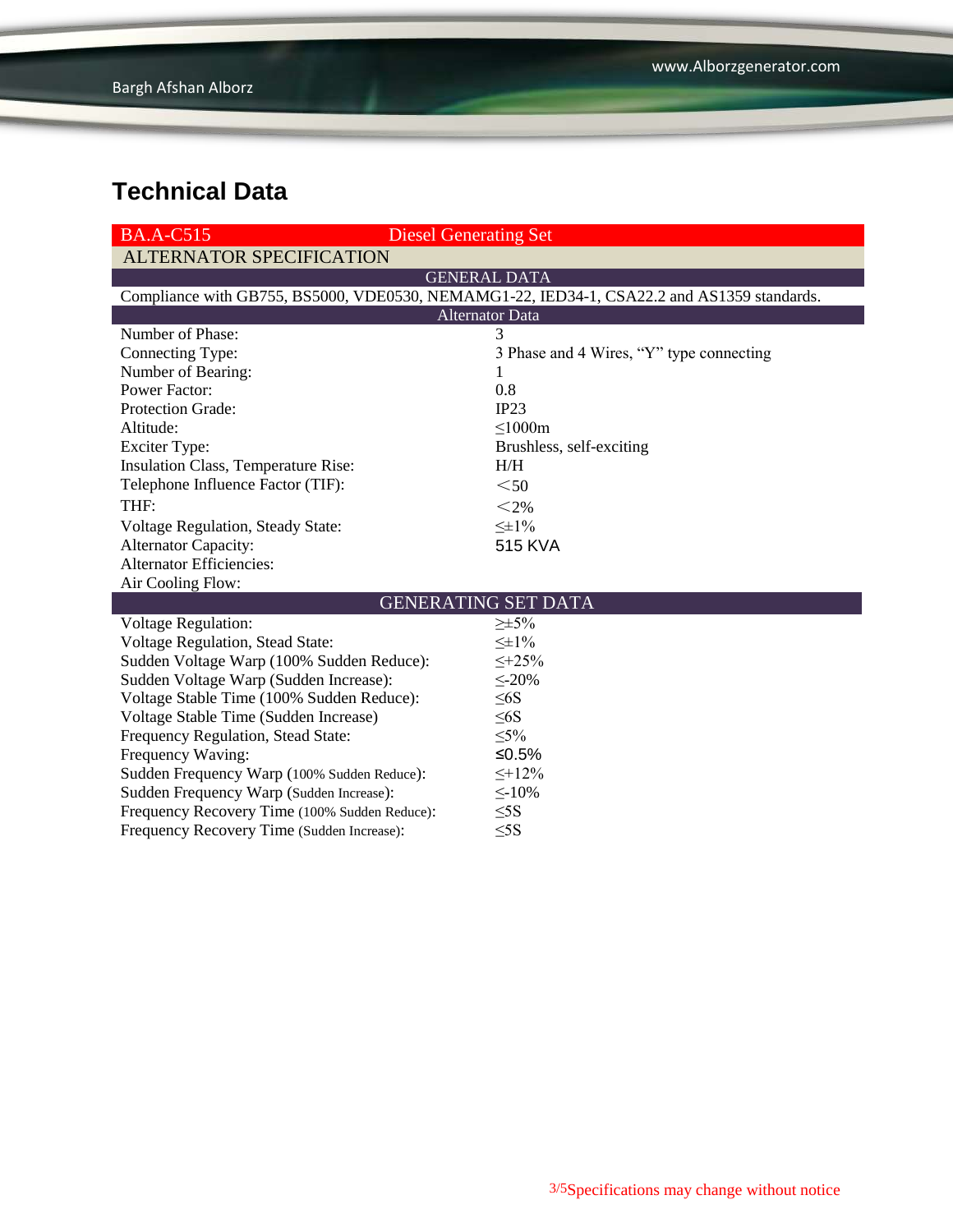| <b>BA.A-C515</b>              | <b>Diesel Generating Set</b> |                                   |
|-------------------------------|------------------------------|-----------------------------------|
| <b>Options</b>                |                              |                                   |
| Engine                        | <b>Fuel System</b>           | <b>Control System</b>             |
| Heater 2KW & 4KW              | Daily Fuel Tank              | Auto Control Panel                |
| Battery Charger 3.5A & 7A     | <b>Base Fuel Tank</b>        | <b>Remote Control Panel</b>       |
|                               | <b>Water Separator</b>       | <b>Auto Transfer Switch (ATS)</b> |
|                               | <b>Fuel Level Sensor</b>     | <b>Paralleling System</b>         |
|                               |                              |                                   |
| Anti Condensation Heater      | Rainproof Type               | <b>Engine Parts Drawing List</b>  |
| Drop CT (For Paralleling)     | Soundproof Type              | <b>Spare Parts</b>                |
|                               | <b>Container Type</b>        |                                   |
| Dimension & Weight            |                              |                                   |
| <b>Standard Configuration</b> | With Base Fuel Tank          | Soundproof Type                   |
| (Open Type)                   |                              |                                   |
| Overall Size: 3600 (mm)       |                              | Overall Size: 4900 (mm)           |
| $*1300$ (mm) $*1960$ (mm)     |                              | $*1510$ (mm) $*2520$ (mm)         |
| Weight: 4485 kg               |                              | Weight:5900 kg                    |